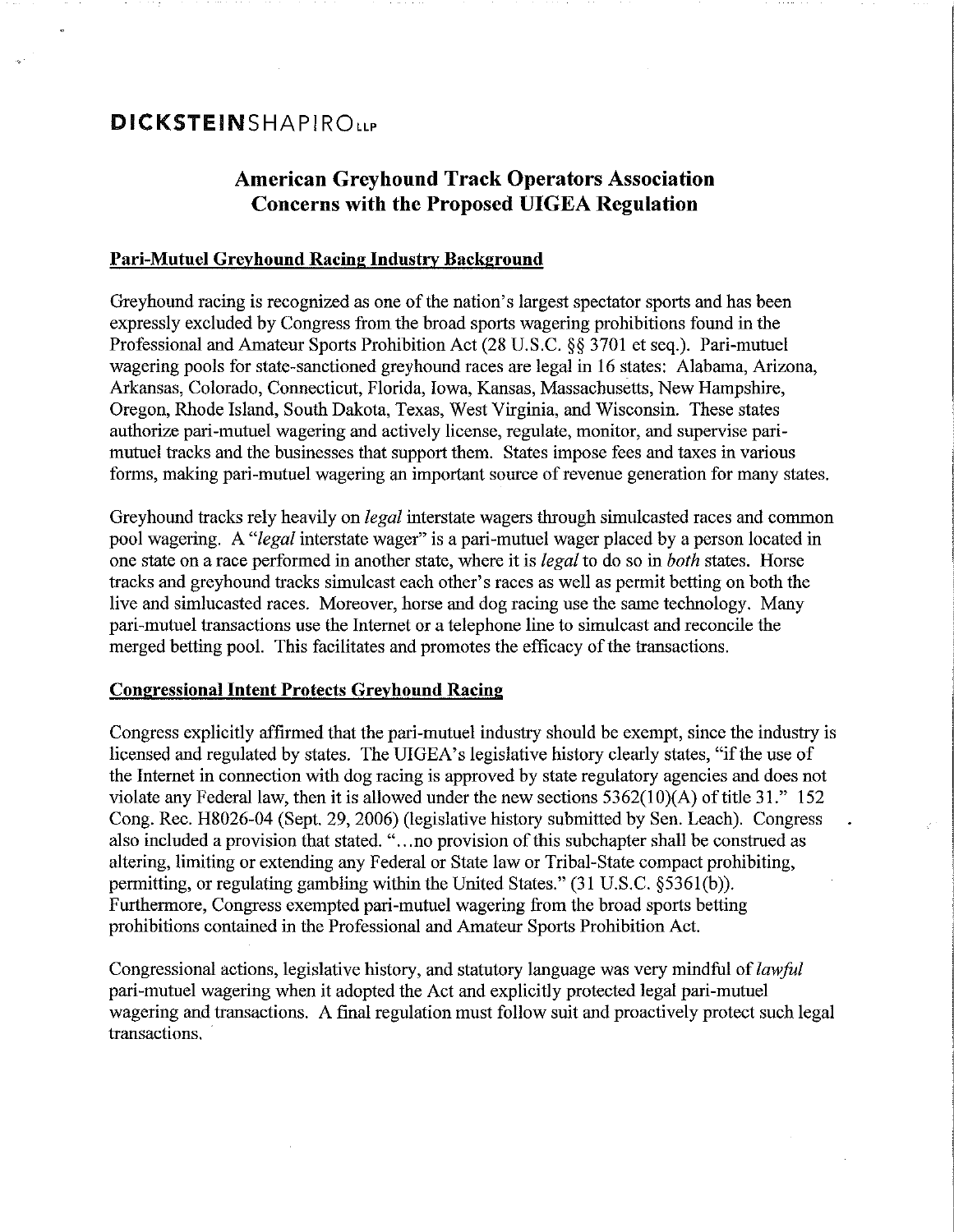### **Over-Blocking In the Proposed Regulation Harms Legal American Businesses**

Congressional intent is clear **that** legal state-licensed and regulated pari-mutuel transactions should be permitted. However, the protection for over-blocking included in the Proposed Regulation is contrary to Congressional intent. While the Proposed Regulation makes a reference to the state law protections in the statute, it confuses the matter by also including liability protections to financial institutions who block a transaction regardless of whether it is legal or not.

Under Section 5(a) of the Proposed Regulation, participants in designated non-exempt payment systems (which includes financial transaction providers) can (1) simply rely on established written policies and procedures of the payment systems which are reasonably designed to identifY, block, and otherwise prevent restricted transactions; or (2) establish and comply with their own written policies and procedures that are reasonably designed to accomplish the same thing. In other words, the Administration causes participants to create policies to block illegal transactions but does not encourage the financial institutions to additionally create policies to permit legal transactions, such as those in the pari-mutuel industry.

When presented with a choice of processing legal pari-mutuel transactions in the face of an ambiguous regulation, payment processors will, in all likelihood, avoid processing any transaction and could block legal transactions. During the comment period of the Proposed Regulations, many financial institutions noted that the over-blocking provisions would allow them to block all transactions regardless of their legality. For example, the Kansas Bankers Association stated that the over-blocking provisions permit "institutions to decide to completely avoid processing **any** gambling transactions and thereby avoid the potential liability presented by this proposal."

Any final regulation must not encourage over-blocking of legal transactions. Instead, it should provide a similar process to permit legal transactions as it does for blocking illegal transactions.

#### **Liability Protection for Legal Transactions**

While the Proposed Regulation provides liability protection for financial institutions that overblock, it fails to provide similar protections to legal American businesses whose transactions are refused by a payment processor.

Under the Proposed Regulation a payment processor can determine that processing any transaction is not of financial benefit, since the processor could be burdened by the expense of guessing incorrectly. Therefore all legal transactions, such as those in the pari-mutuel industry, would be in jeopardy. Under the Proposed Regulation, greyhound track operators would have no legal recourse against a payment processor to re-instate the processing of legal transactions.

A significant portion of the pari-mutuel industry is involved with simlucasting, account wagering, and common pool wagering. If these transactions are blocked, the entire greyhound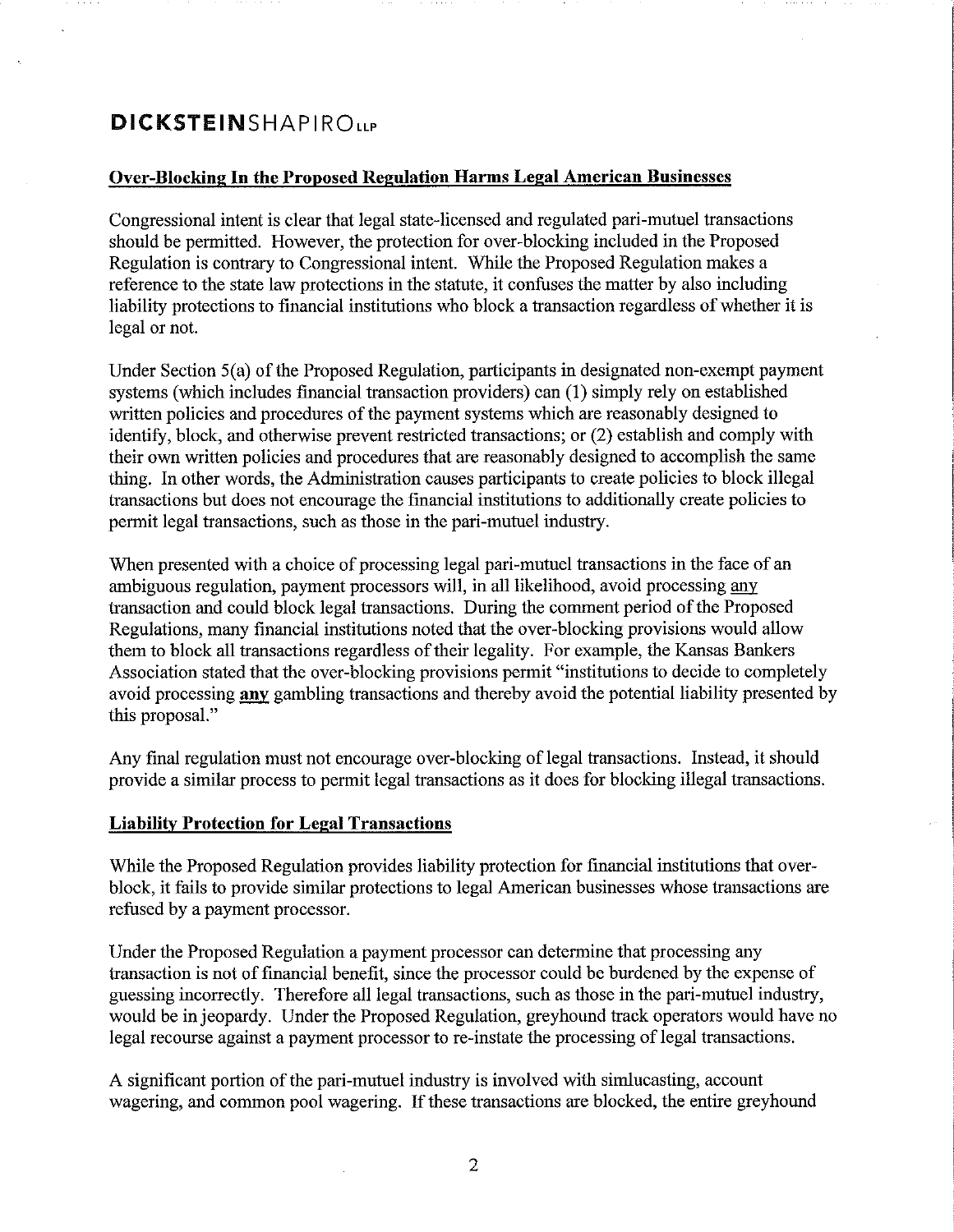industry in the United States is in peril, which is why Congress included language into the legislative history to protect the industry Any final regulation must provide a procedure for recourse iflegitimate businesses, like those in the greyhound racing industry, are harmed if a payment processor blocks their legal transactions.

### **Clarification of Legal** vs. **Illegal Transactions**

States that authorize pari-mutuel wagering implement a myriad of regulatory measures that must be viewed in light of numerous controlling federal gambling laws. Payment processors are not considered experts in this field, and therefore any regulation should provide clarity and not ambiguity.

The Proposed Regulation provides no definition of "unlawful gambling activity" for the regulated community. This lack of clarification combined with the over-blocking provisions encourages an unintended regulatory scheme resulting in legal activity being re-defined as illegal. Without clearly defined transactional definitions for the regulated communities, the Proposed Regulation raises questions about fairness to impacted entities.

Principles of fundamental fairness require that the Proposed Regulation be sufficiently clear that a person of common intelligence need not guess at its meaning and application *[Kolender* v. *Lawson,* 461 U.S. 352, 357,103 S.Ct. 1855, 1858 (1983)]. The Administration also has the "responsibility to state with ascertainable certainty what is meant by the standards" in a rule and "to give sufficient guidance to those who enforce ..., to those who are subject to civil penalties, or to those courts who may be charged to interpret and apply the standards." *[Georgia Pacific Corp.* v. *OSHRC,* 25 F.3d 999,1005-1006, (1Ith Cir. I 994); accord, *s.G. Loewendick* & *Sons, Inc. v. Reich*, 70 F.3d 1291, 1297 (D.C. Cir.1995)]. In drafting any rule, the Administration must structure the regulation so that the regulated party is given a reasonable opportunity to bring its conduct into conformity with the agency's policy judgments or view of the law. It is not enough for the agency to describe its regulatory goals or regulatory objectives. The agency should give the regulated persons guidelines by which to measure their performance against the agency's or Congress' objectives *[Atlas Copco, Inc.* v. *EPA,* 642 F.2d 458,465 (D.C. Cir.1979)]. The Proposed Regulation fails on all of these requirements.

The Act makes abundantly clear that the placing of an Internet bet or wager that is legal under federal or state law is not "unlawful." Yet, the Proposed Regulation does not designate what is legal and what is not, and therefore payment processors will have to engage in a guessing game if they pick and choose which transactions they will accept. Such confusion could be easily fixed by clearly identifying what is, and what is not, considered a legal transaction. Failure to do so only places an unfair and onerous burden upon financial institutions and ultimately harms legal American businesses, such as those in the greyhound racing industry.

Any final regulation should clearly define which transactions are legal and which are not. Moreover, it should provide guidelines for policies to not only to block illegal transactions, but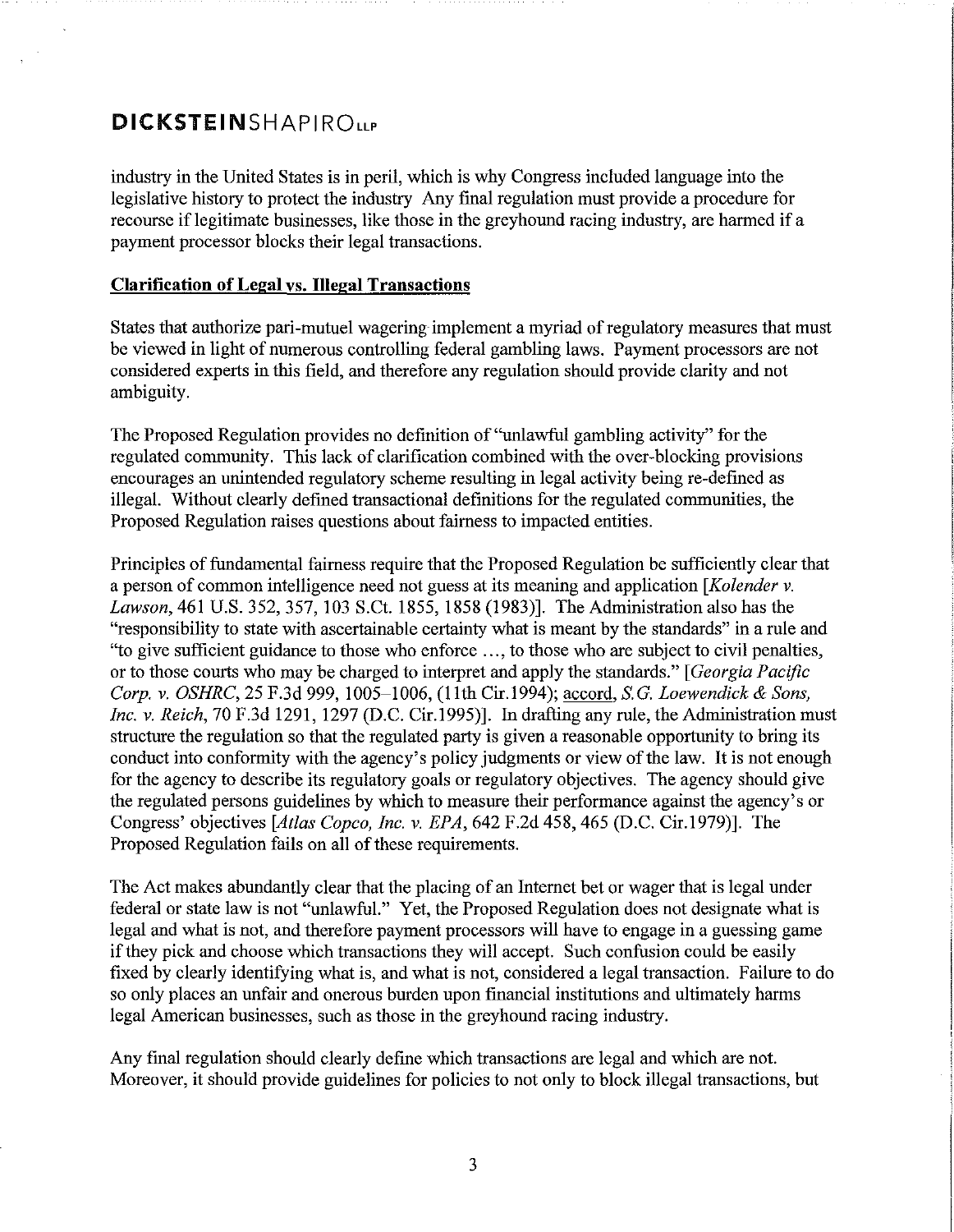also to protect those that are legal under State, Tribal, and Federal laws. Such clarity would reduce the confusion and burdens places on businesses.

### **Current Financial Transaction Codes are Misleading:**

The Proposed Regulation stated that, with respect to credit card systems, a merchant category code ("MCC") accompanying a credit card transaction authorization request can be used by payment systems participants to separate restricted from un-restricted transactions. However, according to a December 2002 GAO Report titled: *"INTERNET GAMBLING: An Overview of the Issues,"* many banks use the same MCC for legal state sanctioned pari-mutuel wagering as well as for other types of on-line gambling, such as sports betting. The Proposed Regulation fails to make note of the current limitations in credit card coding programs.

A fmal rulemaking should provide a recommended policy for an updated coding system. That, in conjunction with clearly defined list of permissible and restricted transactions, would address the current coding shortfalls. The creation of a unique transaction code for non-restricted transactions would allow the credit card issuers to reject payment for defined unlawful on-line gambling activities, while accepting those transactions which are lawful.

### **Small Bnsinesses in Pari-Mntuel Industry at Risk**

لى

The greyhound racing industry is a combination of small, city-specific, and family owned businesses. Its owners, operators, and employees are all at risk under the Proposed Regulation. Beyond the over-blocking, lack of clarity, and lack of recourse mentioned above, there is little information available to determine if small businesses can adhere to the Proposed Rule, and how they may be affected by such regulations.

The Small Business Administration's Office of Advocacy has argued that the Administration failed to conduct a thorough impact analysis of the regulatory burdens placed on small businesses, such as those in the greyhound pari-mutuel industry. According to its December 17, 2007 comments on the Proposed Rule, "The Office of Advocacy believes that Department of Treasury and the Federal Reserve System ... have not analyzed properly the full economic impact of the proposal on small entities as required by the Regulatory Flexibility Act."

Any final regulation must include a complete regulatory impact analysis on all impacted entities, including the small businesses within the greyhound racing industry. Failure to do so, would be in opposition to Executive Order 13272 which not only directs Federal agencies to implement policies and regulations protecting small businesses, but also require agencies to give appropriate consideration to the SBA's Office of Advocacy's comments.